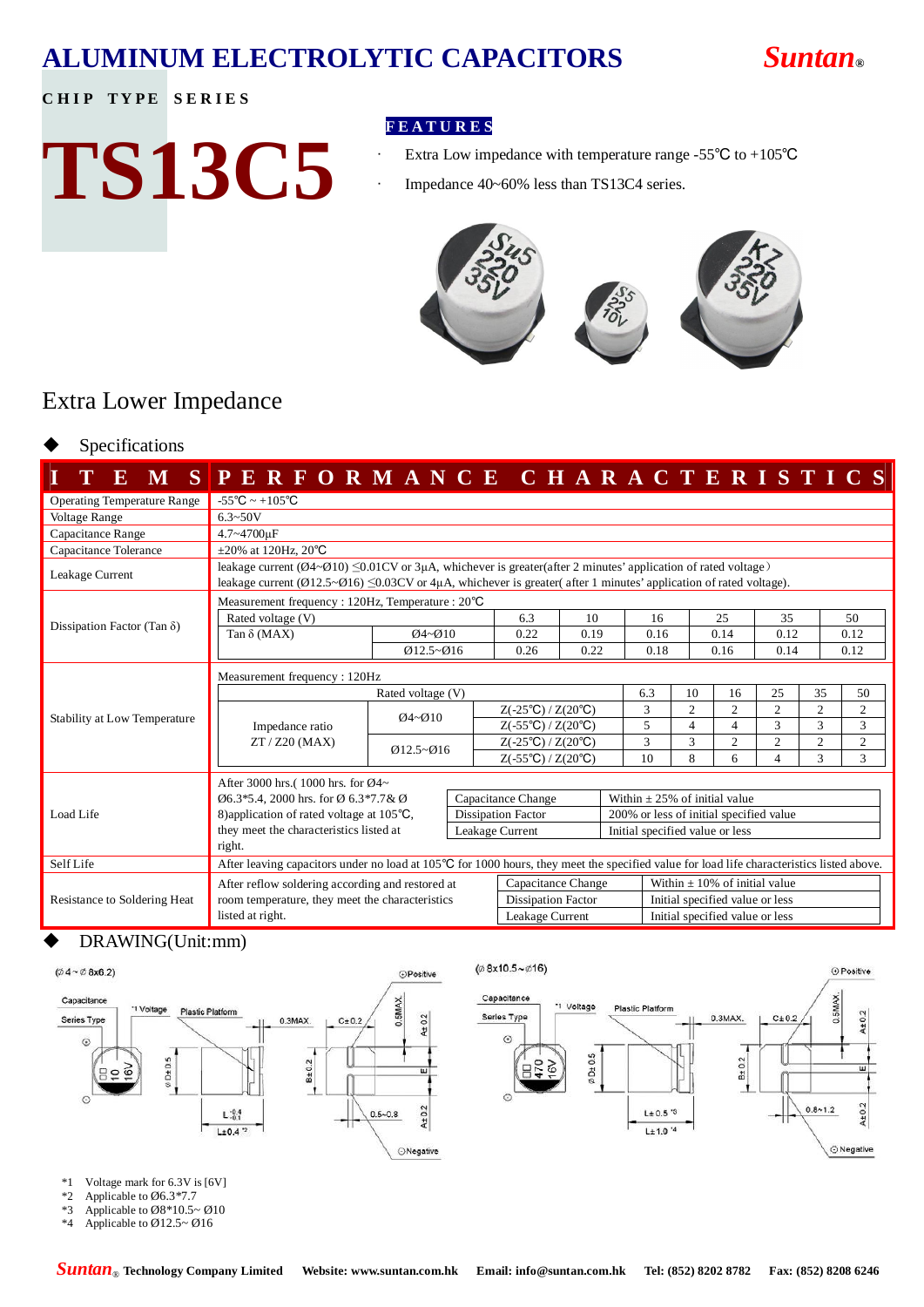## **ALUMINUM ELECTROLYTIC CAPACITORS** *Suntan***®**

# **TS13C5**

### u **DIMENSIONS(Unit:mm)**

| ØD×L        | $4\times5.4$ | $5\times5.8$ | $6.3\times5.4/7.7$ | $8\times 6.2$ | $8\times10.5$ | $10\times10.5/13.5$ | $12.5\times13.5/16$ | $16\times 16.5$ |
|-------------|--------------|--------------|--------------------|---------------|---------------|---------------------|---------------------|-----------------|
| A           | 2.0          | 2.2          | 2.6                | 3.4           | 3.0           | 3.3                 | 4.9                 | 5.8             |
| B           | 4.3          | 5.3          | 6.6                | 8.4           | 8.4           | 10.4                | 13.0                | 17.0            |
| $\mathbf C$ | 4.3          | 5.3          | 6.6                | 8.4           | 8.4           | 10.4                | 13.0                | 17.0            |
| $E \pm 0.2$ | 1.0          | 1.4          | 1.9                | 2.3           | 3.1           | 4.7                 | 4.7                 | 6.4             |
| L           | 5.8          | 5.8          | 5.8/7.7            | 6.2           | 10.5          | 10.5/13.5           | 13.5/16             | 16.5            |

### $\blacklozenge$  **DIMENSIONS&MAXIMUM PERMISSIBLE RIPPLE CURRENT&IMPEDANCE**

|                | WV  | 6.3                                                    |                          |                       | 10                                                     |                          |                       | 16                                                        |                            |                             |  |
|----------------|-----|--------------------------------------------------------|--------------------------|-----------------------|--------------------------------------------------------|--------------------------|-----------------------|-----------------------------------------------------------|----------------------------|-----------------------------|--|
| Cap. $(\mu F)$ |     |                                                        | 0J                       |                       |                                                        | 1A                       |                       |                                                           | 1 <sub>C</sub>             |                             |  |
| 10             | 100 |                                                        |                          |                       |                                                        |                          |                       | $4\times5.4$                                              | 1.8                        | 80                          |  |
| 15             | 150 |                                                        |                          |                       |                                                        |                          |                       | $4\times5.4$                                              | 1.8                        | 80                          |  |
| 22             | 220 | $4\times5.4$                                           | 1.8                      | 80                    | $4\times5.4$                                           | 1.8                      | 80                    | $5\times5.4$<br>$(4\times5.4)$                            | 0.76<br>(1.8)              | 150<br>(80)                 |  |
| 33             | 330 | $5\times5.4$<br>$(4 \times 5.4)$                       | 0.76<br>(1.8)            | 150<br>(80)           | $5\times5.4$<br>$(4 \times 5.4)$                       | 0.76<br>(1.8)            | 150<br>(80)           | $6.3\times5.4$<br>$(5\times5.4)$                          | 0.44<br>(0.76)             | 230<br>(150)                |  |
| 47             | 470 | $5\times5.4$<br>$(4\times5.4)$                         | 0.76<br>(1.8)            | 150<br>(80)           | $6.3\times5.4$<br>$(5\times5.4)$                       | 0.44<br>(0.76)           | 230<br>(150)          | $6.3\times5.4$<br>$(5\times5.4)$                          | 0.44<br>(0.76)             | 230<br>(150)                |  |
| 56             | 560 | $5\times5.4$                                           | 0.76                     | 150                   | $6.3\times5.4$                                         | 0.44                     | 230                   | $6.3\times5.4$                                            | 0.44                       | 230                         |  |
| 68             | 680 | $6.3 \times 5.4$<br>$(5\times5.4)$                     | 0.44<br>(0.76)           | 230<br>(150)          | $6.3\times5.4$                                         | 0.44                     | 230                   | $6.3 \times 7.7$<br>$(6.3\times5.4)$<br>$(8\times6.2)$    | 0.34<br>(0.44)<br>(0.34)   | 280<br>(230)<br>(280)       |  |
| 100            | 101 | $6.3 \times 5.4$<br>$(5\times5.4)$                     | 0.44<br>(0.76)           | 230<br>(150)          | $6.3 \times 7.7$<br>$(6.3\times5.4)$<br>$(8\times6.2)$ | 0.34<br>(0.44)<br>(0.34) | 280<br>(230)<br>(280) | $6.3 \times 7.7$<br>$(6.3\times5.4)$<br>$(8\times6.2)$    | 0.34<br>(0.44)<br>(0.34)   | 280<br>(230)<br>(280)       |  |
| 150            | 151 | $6.3 \times 5.4$                                       | 0.44                     | 230                   | $6.3 \times 7.7$                                       | 0.34                     | 280                   | $6.3 \times 7.7$                                          | 0.34                       | 280                         |  |
| 220            | 221 | $6.3 \times 7.7$<br>$(6.3\times5.4)$<br>$(8\times6.2)$ | 0.34<br>(0.44)<br>(0.34) | 280<br>(230)<br>(280) | $6.3 \times 7.7$<br>$(8\times6.2)$                     | 0.34<br>(0.34)           | 280<br>(280)          | $8\times10.5$<br>$(6.3 \times 7.7)$                       | 0.17<br>(0.34)             | 450<br>(280)                |  |
| 330            | 331 | $6.3 \times 7.7$<br>$(8\times6.2)$                     | 0.34<br>(0.34)           | 280<br>(280)          | $8\times10.5$                                          | 0.17                     | 450                   | $10\times 10.5$<br>$(8\times10.5)$                        | 0.09<br>(0.17)             | 670<br>(450)                |  |
| 470            | 471 | $8\times10.5$                                          | 0.17                     | 450                   | $8\times10.5$                                          | 0.17                     | 450                   | $10\times 10.5$<br>$(8\times10.5)$                        | 0.09<br>(0.17)             | 670<br>(450)                |  |
| 680            | 681 | $10\times 10.5$<br>$(8\times10.5)$                     | 0.09<br>(0.17)           | 670<br>(450)          | $10\times 10.5$                                        | 0.09                     | 670                   | $10 \times 13.5$<br>$(10\times10.5)$                      | 0.075<br>(0.09)            | 800<br>(670)                |  |
| 1000           | 102 | $10\times 10.5$<br>$(8\times10.5)$                     | 0.09<br>(0.17)           | 670<br>(450)          | $10\times 10.5$                                        | 0.09                     | 670                   | $16\times 16.5$<br>$(12.5\times16)$<br>$(12.5\times13.5)$ | 0.055<br>(0.06)<br>(0.065) | 1350<br>(1050)<br>(900)     |  |
| 1500           | 152 | $10 \times 13.5$<br>$(10\times10.5)$                   | 0.075<br>(0.09)          | 800<br>(670)          | $12.5 \times 13.5$                                     | 0.065                    | 900                   | $16\times 16.5$                                           | 0.055                      | 1350                        |  |
| 2200           | 222 | $12.5 \times 13.5$                                     | 0.065                    | 900                   | $12.5\times16$                                         | 0.060                    | 1050                  | $16 \times 16.5$                                          | 0.055                      | 1350                        |  |
| 3300           | 332 | $12.5\times16$                                         | 0.060                    | 1050                  | $16\times 16.5$                                        | 0.055                    | 1350                  | Case Size                                                 | Impedance                  | <b>Ripple Current</b>       |  |
| 4700           | 472 | $16 \times 16.5$                                       | 0.055                    | 1350                  |                                                        |                          |                       | $ØD\times L(mm)$                                          | $(\Omega)$ at 20 °C        | (mA rms) at $105^{\circ}$ C |  |